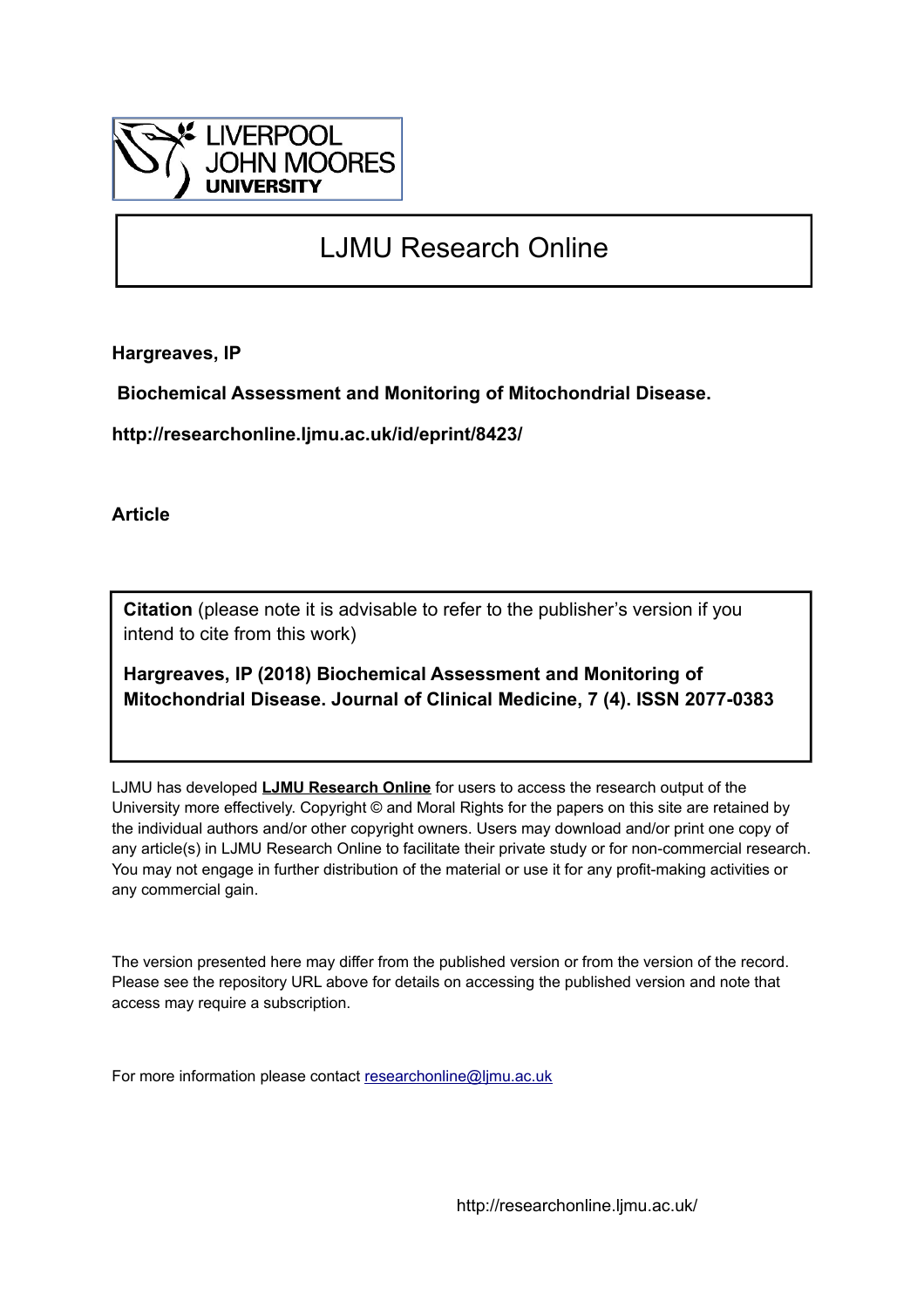



## *Editorial* **Biochemical Assessment and Monitoring of Mitochondrial Disease**

## **Iain P. Hargreaves 1,2**

- <sup>1</sup> Department of Pharmacy and Biomolecular Science, Liverpool John Moores University, Byrom Street, Liverpool L3 5UA, UK; i.hargreaves@ucl.ac.uk; Tel.: +44-151-231-2711
- <sup>2</sup> Neurometabolic Unit, National Hospital, Queen Square, London WC1N 3BG, UK

Received: 26 March 2018; Accepted: 27 March 2018; Published: 29 March 2018



Mitochondrial respiratory chain (MRC) disorders have a multifaceted clinical presentation and genetic origin. The adage, "any symptom, any organ or tissue, any age of presentation, any mode of inheritance", coined by Munnich and colleagues in 1992 [\[1\]](#page-2-0) highlights the challenges faced in diagnosing these complex disorders, which requires a multidisciplinary approach involving the results of the clinical, histological, genetic, and biochemical investigations. In the biochemical context, the first-line investigations to determine evidence of a MRC disorder in patients are by the assessment of plasma or cerebral spinal fluid (CSF) lactate levels [\[2\]](#page-2-1). However, these determinations lack specificity and sensitivity, and a 'normal' result does not exclude the possibility of an underlying MRC disorder. An elevated plasma alanine level, an indicator of cellular pyruvate accumulation, has also been suggested as an appropriate marker of MRC dysfunction with an absolute level  $>450$   $\mu$ M being utilized as factor to determine the likelihood of mitochondrial disease, according to the Nijmegen diagnostic protocol [\[3\]](#page-2-2). However, an elevated plasma alanine level may only be present during a relapse in symptoms, and therefore a 'normal' plasma alanine level does not exclude an underlying MRC disorder [\[2\]](#page-2-1). Urine organic acid analysis may reveal evidence of elevated lactate, Krebs cycle intermediates, or 3-methylglutaconic acid in some patients with MRC disorders; however, these metabolites may only be present if the patient is acutely symptomatic and be absent during periods of stability [\[2\]](#page-2-1). However, the diagnostic utility of urine organic acid analysis in mitochondrial disease is supported by the study of Alban et al. (2017) [\[4\]](#page-2-3), which reported an abnormal urine organic acid profile in 82% of patients with muscle MRC enzyme deficiencies. Nonetheless, renal immaturity is an important factor to consider, and an abnormal urine organic acid profile in a patient less than one year of age should be interpreted with extreme caution [\[2\]](#page-2-1).

The diagnosis of mitochondrial disease is impeded by the paucity of reliable surrogate markers of MRC dysfunction presently available to select in preference to an invasive skeletal muscle biopsy, which is required for spectrophotometric enzyme assay. However, the hormone-like cytokine, serum fibroblast growth factor-21 (FGF-21), which is involved in the intermediary metabolism of carbohydrates and lipids, has been suggested as a potential reliable biomarker of MRC dysfunction [\[5\]](#page-2-4). In addition, the growth differentiation factor-15 (GDF-15) has also been identified as a potential marker of mitochondrial disease [\[6\]](#page-2-5). Although, at present, there are still concerns about the sensitivity of FGF-21 for detecting MRC disease in non-myopathic patients, and GDF-15 is regarded to have superior sensitivity but lower specificity [\[7\]](#page-2-6). A study by Morovat et al. [\[8\]](#page-2-7) has indicated that although serum FGF-21 determination may have diagnostic utility in mitochondrial disease, it may prove more useful in monitoring disease progression and the effects of therapeutic intervention. Furthermore, the combined use of serum FGF-21 determination with urine organic acid analysis has also been suggested to improve the diagnostic value of either test used in isolation [\[4\]](#page-2-3). Surprisingly, however, the combined assessment of both FGF-21 and GDF-15 in adult patients with mitochondrial disease was not found to improve the diagnostic value of the individual tests [\[7\]](#page-2-6). An elevated plasma creatine level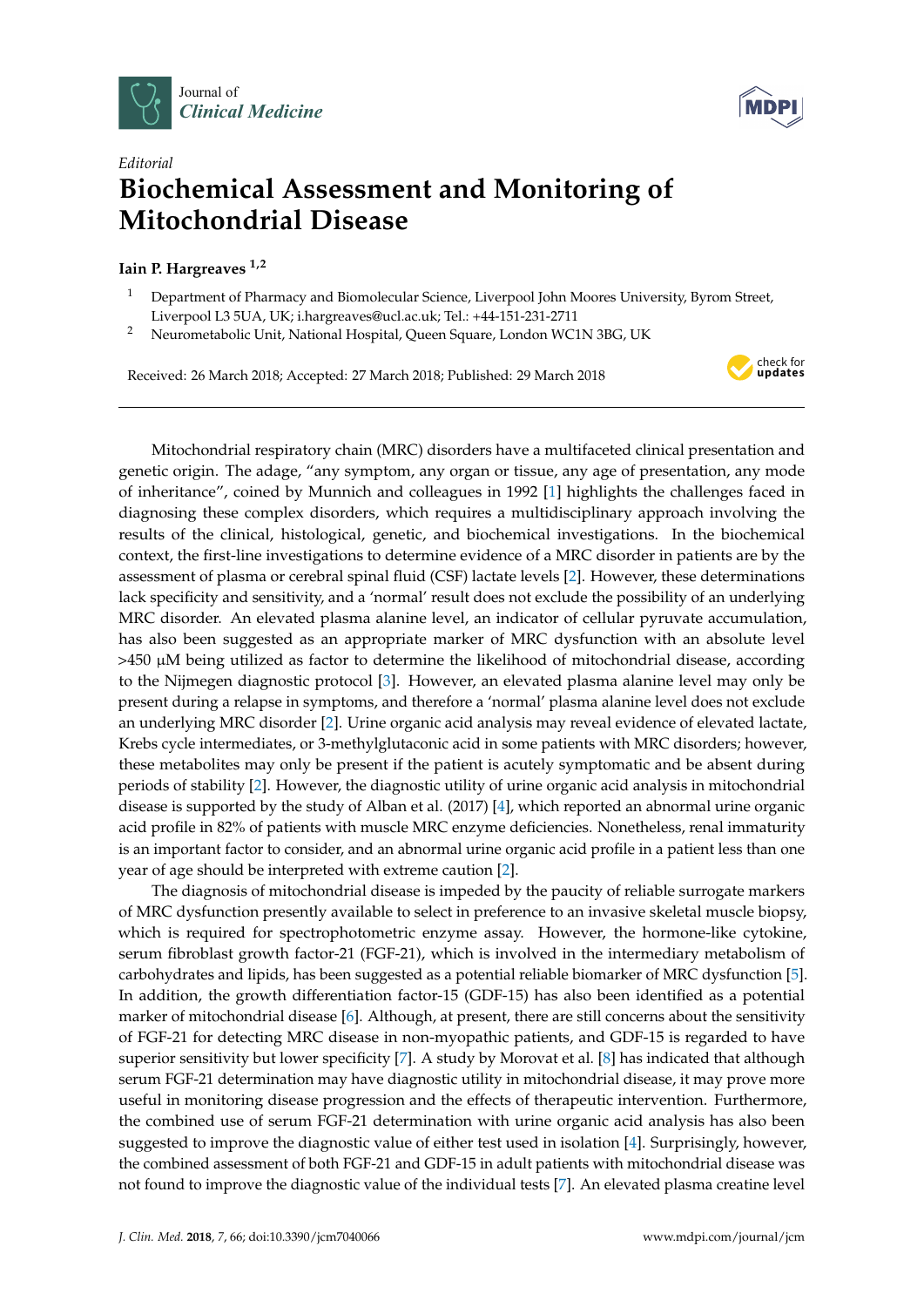has also recently been suggested as a potential biomarker of mitochondrial disease; however, in view of the number of variables that may influence the circulatory level of this compound, its diagnostic value requires careful consideration [\[9\]](#page-2-8).

The determination of coenzyme  $Q_{10}$  (Co $Q_{10}$ ) in plasma or blood mononuclear cells (BMNCs) appears to be of diagnostic utility in identifying patients with a deficit in the level of thisisoprenoid [\[10\]](#page-3-0). However, although this determination can't distinguish between primary or secondary  $CoQ_{10}$ deficiencies, it identifies an important subset of mitochondrial patients that may respond to  $CoQ<sub>10</sub>$ supplementation [\[11\]](#page-3-1). The use of BMNC's also offers a means to directly assess MRC enzyme activities in patients with suspected mitochondrial disease, although a 'normal' result does not exclude the possibility that a defect may be expressed in other tissues [\[12\]](#page-3-2).

The assessment of oxidative stress is also an important consideration in the context of mitochondria disease; although not a diagnostic parameter, it can provide important information about disease pathophysiology as well as the therapeutic efficacy of antioxidant strategies. The intracellular redox status of the antioxidant, reduced glutathione (GSH), as indicated by the ratio of GSH to its fully oxidised form, GSSG in white blood cells or BMNCs, may offer an appropriate surrogate for this evaluation [\[13\]](#page-3-3).

Overall, at present, due to the lack of reliable validated biomarkers or surrogates for evaluating evidence of MRC dysfunction [\[14\]](#page-3-4), spectrophotometric assessment of MRC enzyme activities in a skeletal muscle biopsy or tissue from the disease-presenting organ if accessible is still considered the 'Gold Standard' biochemical method for diagnosing patients with MRC disorders. The status quo is set to exist until more effort and funding can be centered on identifying appropriate biomarkers that fulfill all criteria required to have diagnostic utility for detecting MRC disorders.

**Conflicts of Interest:** The author declares no conflict of interest.

## **References**

- <span id="page-2-0"></span>1. Munnich, A.; Rustin, P.; Rotig, A.; Chretien, D.; Bonnefont, J.P.; Nuttin, C.; Cormier, V.; Vassault, A.; Parvy, P.; Bardet, J.; et al. Clinical aspects of mitochondrial disorders. *J. Inherit. Metab. Dis.* **1992**, *15*, 448–455. [\[CrossRef\]](http://dx.doi.org/10.1007/BF01799603) [\[PubMed\]](http://www.ncbi.nlm.nih.gov/pubmed/1528005)
- <span id="page-2-1"></span>2. Haas, R.H.; Parikh, S.; Falk, M.J.; Saneto, R.P.; Wolf, N.I.; Darin, N.; Wong, L.-J.; Cohen, B.H.; Naviaux, R.K. The in-depth evaluation of suspected mitochondrial disease: The Mitochondrial Medicine Society's Committee on Diagnosis. *Mol. Genet. Metab.* **2008**, *94*, 16–37. [\[CrossRef\]](http://dx.doi.org/10.1016/j.ymgme.2007.11.018) [\[PubMed\]](http://www.ncbi.nlm.nih.gov/pubmed/18243024)
- <span id="page-2-2"></span>3. Wolf, N.I.; Smeitink, J.A. Mitochondrial disorders: A proposal for consensus diagnosis criteria in infants and children. *Neurology* **2002**, *59*, 1402–1405. [\[CrossRef\]](http://dx.doi.org/10.1212/01.WNL.0000031795.91814.D8) [\[PubMed\]](http://www.ncbi.nlm.nih.gov/pubmed/12427891)
- <span id="page-2-3"></span>4. Alban, C.; Fatale, E.; Joulan, A.; Ilin, P.; Saada, A. The relationship between mitochondrial respiratory chain activities in muscle and metabolites in plasma and urine: A retrospective study. *J. Clin. Med.* **2017**, *10*, 6. [\[CrossRef\]](http://dx.doi.org/10.3390/jcm6030031) [\[PubMed\]](http://www.ncbi.nlm.nih.gov/pubmed/28287425)
- <span id="page-2-4"></span>5. Tyynismaa, H.; Carroll, C.J.; Raimundo, N.; Ahola-Erkkilä, S.; Wenz, T.; Ruhanen, H.; Guse, K.; Hemminki, A.; Peltola-Mjøsund, K.E.; Orešič, W.T.M.; et al. Mitochondrial myopathy induces a starvation-like response. *Hum. Mol. Genet.* **2010**, *19*, 3948–3958. [\[CrossRef\]](http://dx.doi.org/10.1093/hmg/ddq310) [\[PubMed\]](http://www.ncbi.nlm.nih.gov/pubmed/20656789)
- <span id="page-2-5"></span>6. Kalko, S.G.; Paco, S.; Jou, C.; Rodríguez, M.A.; Meznaric, M.; Rogac, M.; Jekovec-Vrhovsek, M.; Sciacco, M.; Moggio, M.; Fagiolari, G.; et al. Transcriptomic profiling of TK2 deficient human skeletal muscle suggests a role for the p53 signalling pathway and identifies growth and differentiation factor-15 as a potential novel biomarker for mitochondrial myopathies. *BMC Genom.* **2014**, *15*, 91. [\[CrossRef\]](http://dx.doi.org/10.1186/1471-2164-15-91) [\[PubMed\]](http://www.ncbi.nlm.nih.gov/pubmed/24484525)
- <span id="page-2-6"></span>7. Davis, R.L.; Liang, C.; Sue, C.M. A comparison of current serum biomarkers as diagnostic indicators of mitochondrial diseases. *Neurology* **2016**, *86*, 2010–2014. [\[CrossRef\]](http://dx.doi.org/10.1212/WNL.0000000000002705) [\[PubMed\]](http://www.ncbi.nlm.nih.gov/pubmed/27164684)
- <span id="page-2-7"></span>8. Morovat, A.; Weerasinghe, G.; Nesbitt, V.; Hofer, M.; Agnew, T.; Quaghebeur, G.; Sergeant, K.; Fratter, C.; Guha, N.; Mirzazadeh, M.; et al. Use of FGF-21 as a biomarker of mitochondrial disease in clinical practice. *J. Clin. Med.* **2017**, *6*, 80. [\[CrossRef\]](http://dx.doi.org/10.3390/jcm6080080) [\[PubMed\]](http://www.ncbi.nlm.nih.gov/pubmed/28825656)
- <span id="page-2-8"></span>9. Ostojic, S.M. Plasma creatine as a marker of mitochondrial dysfunction. *Med. Hypotheses* **2018**, *113*, 52–53. [\[CrossRef\]](http://dx.doi.org/10.1016/j.mehy.2018.02.022) [\[PubMed\]](http://www.ncbi.nlm.nih.gov/pubmed/29523294)